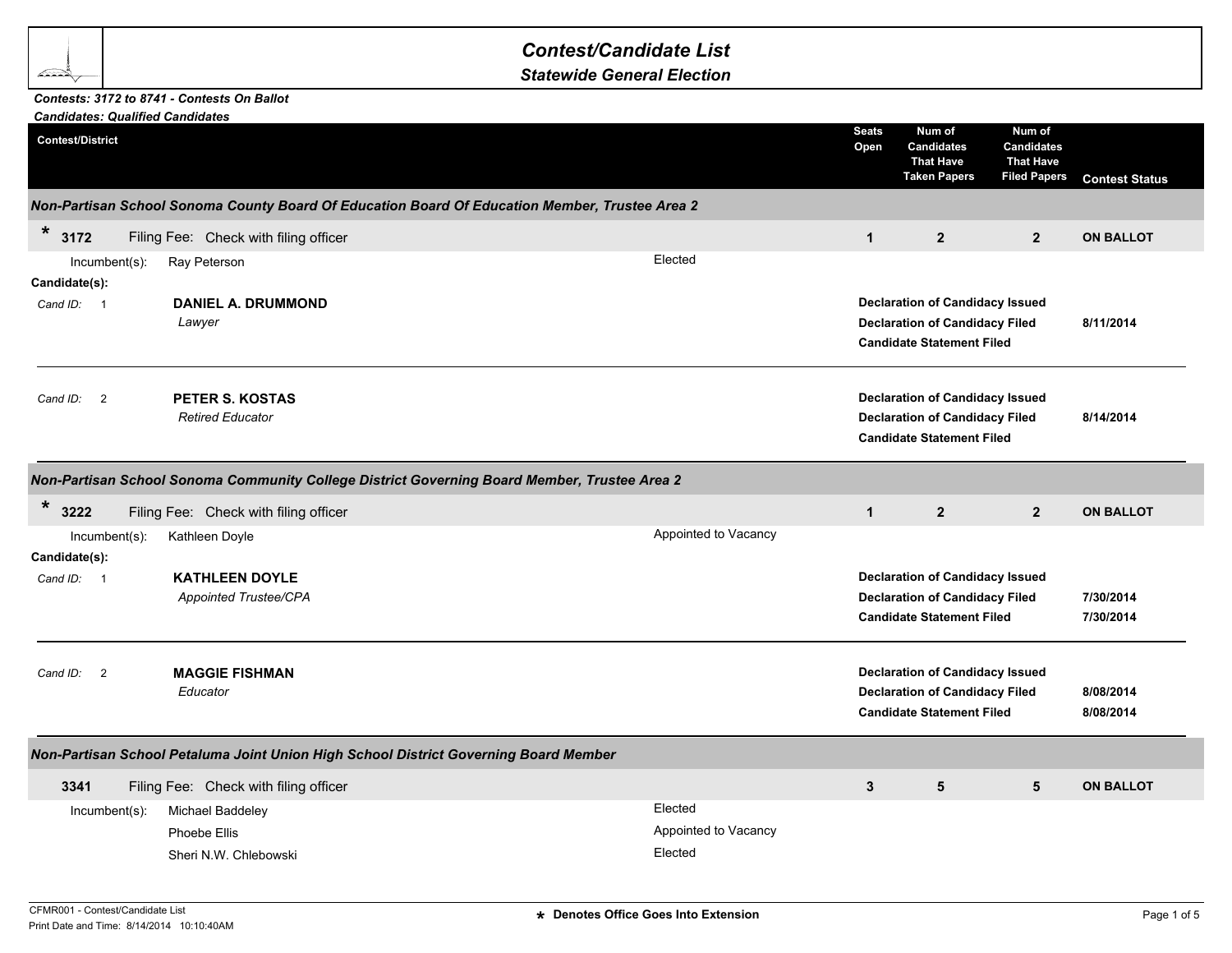| <b>Contest/District</b>             |                                                                                      |                               | <b>Seats</b><br>Open                                                                                                | Num of<br><b>Candidates</b><br><b>That Have</b><br><b>Taken Papers</b>                                              | Num of<br><b>Candidates</b><br><b>That Have</b><br><b>Filed Papers</b> | <b>Contest Status</b> |
|-------------------------------------|--------------------------------------------------------------------------------------|-------------------------------|---------------------------------------------------------------------------------------------------------------------|---------------------------------------------------------------------------------------------------------------------|------------------------------------------------------------------------|-----------------------|
|                                     | Non-Partisan School Petaluma Joint Union High School District Governing Board Member |                               |                                                                                                                     |                                                                                                                     |                                                                        |                       |
| 3341                                | Filing Fee: Check with filing officer                                                |                               | 3                                                                                                                   | 5                                                                                                                   | $5\phantom{.0}$                                                        | <b>ON BALLOT</b>      |
| Candidate(s):<br>Cand ID: 1         | PHOEBE ELLIS<br>Appointed Incumbent                                                  |                               |                                                                                                                     | <b>Declaration of Candidacy Issued</b><br><b>Declaration of Candidacy Filed</b><br><b>Candidate Statement Filed</b> |                                                                        | 7/17/2014             |
| Cand ID: 2                          | <b>STEVEN COZZA</b><br>Realtor/Entrepreneur/Philanthropist                           |                               | <b>Declaration of Candidacy Issued</b><br><b>Declaration of Candidacy Filed</b><br><b>Candidate Statement Filed</b> |                                                                                                                     | 7/22/2014                                                              |                       |
| $\overline{\mathbf{3}}$<br>Cand ID: | <b>MICHAEL J. BADDELEY</b><br>Incumbent                                              |                               |                                                                                                                     | <b>Declaration of Candidacy Issued</b><br><b>Declaration of Candidacy Filed</b><br><b>Candidate Statement Filed</b> |                                                                        | 7/17/2014             |
| Cand ID:<br>- 4                     | SHERI N. W. CHLEBOWSKI<br>Incumbent                                                  |                               |                                                                                                                     | <b>Declaration of Candidacy Issued</b><br><b>Declaration of Candidacy Filed</b><br><b>Candidate Statement Filed</b> |                                                                        | 8/04/2014             |
| Cand ID:<br>5                       | <b>GONZALO ROMO</b><br><b>Bilingual Transit Assistant</b>                            |                               |                                                                                                                     | <b>Declaration of Candidacy Issued</b><br><b>Declaration of Candidacy Filed</b><br><b>Candidate Statement Filed</b> |                                                                        | 7/14/2014             |
|                                     | Non-Partisan School Bolinas-Stinson Union School District Governing Board Member     |                               |                                                                                                                     |                                                                                                                     |                                                                        |                       |
| *<br>3421                           | Filing Fee: Check with filing officer                                                |                               | $\mathbf{3}$                                                                                                        | 4                                                                                                                   | 4                                                                      | <b>ON BALLOT</b>      |
| $Incumbent(s)$ :                    | Nathan Mols Siedman<br>Jennifer Kovace Pfeiffer<br><b>Stephen Arthur Marcotte</b>    | Elected<br>Elected<br>Elected |                                                                                                                     |                                                                                                                     |                                                                        |                       |
| Candidate(s):<br>Cand ID: 1         | <b>JENNIFER KOVACE PFEIFFER</b><br>Incumbent                                         |                               |                                                                                                                     | <b>Declaration of Candidacy Issued</b><br><b>Declaration of Candidacy Filed</b><br><b>Candidate Statement Filed</b> |                                                                        | 7/14/2014             |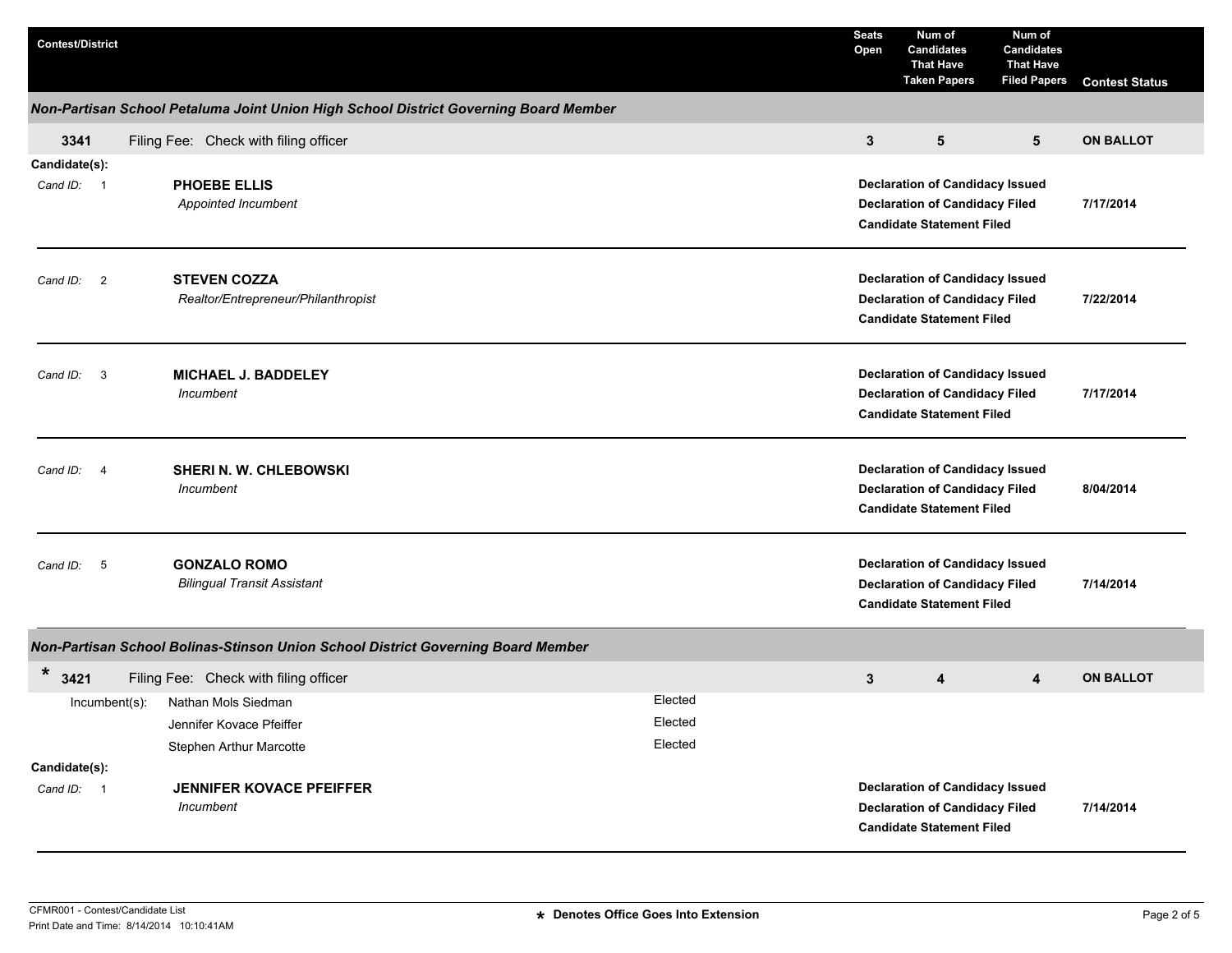| <b>Contest/District</b> |                                                                                  |         | <b>Seats</b><br>Open | Num of<br><b>Candidates</b><br><b>That Have</b><br><b>Taken Papers</b>                                              | Num of<br><b>Candidates</b><br><b>That Have</b><br><b>Filed Papers</b> | <b>Contest Status</b>  |
|-------------------------|----------------------------------------------------------------------------------|---------|----------------------|---------------------------------------------------------------------------------------------------------------------|------------------------------------------------------------------------|------------------------|
|                         | Non-Partisan School Bolinas-Stinson Union School District Governing Board Member |         |                      |                                                                                                                     |                                                                        |                        |
| 3421                    | Filing Fee: Check with filing officer                                            |         | 3                    | 4                                                                                                                   | 4                                                                      | <b>ON BALLOT</b>       |
| Cand ID: 2              | <b>CHRISTINE CUNHA</b><br><b>Local Business Owner</b>                            |         |                      | <b>Declaration of Candidacy Issued</b><br><b>Declaration of Candidacy Filed</b><br><b>Candidate Statement Filed</b> |                                                                        | 8/07/2014<br>8/07/2014 |
| Cand ID: 3              | <b>STEPHEN ARTHUR MARCOTTE</b><br>Incumbent                                      |         |                      | <b>Declaration of Candidacy Issued</b><br><b>Declaration of Candidacy Filed</b><br><b>Candidate Statement Filed</b> |                                                                        | 8/04/2014              |
| Cand ID: 4              | <b>NATHAN MOLS SIEDMAN</b><br>Parent/School Trustee                              |         |                      | <b>Declaration of Candidacy Issued</b><br><b>Declaration of Candidacy Filed</b><br><b>Candidate Statement Filed</b> |                                                                        | 8/07/2014              |
|                         | Non-Partisan Municipal City Of Sausalito Member, City Council                    |         |                      |                                                                                                                     |                                                                        |                        |
| $\ast$<br>5763          | Filing Fee: Check with filing officer                                            |         | $\overline{2}$       | $\mathbf{3}$                                                                                                        | $\mathbf{3}$                                                           | <b>ON BALLOT</b>       |
| Incumbent(s):           | Herbert Alan Weiner                                                              | Elected |                      |                                                                                                                     |                                                                        |                        |
|                         | Jonathan William Leone                                                           | Elected |                      |                                                                                                                     |                                                                        |                        |
| Candidate(s):           |                                                                                  |         |                      |                                                                                                                     |                                                                        |                        |
| Cand ID: 1              | <b>HERB WEINER</b><br>Incumbent                                                  |         |                      | <b>Declaration of Candidacy Issued</b><br><b>Declaration of Candidacy Filed</b>                                     |                                                                        | 7/28/2014              |
|                         |                                                                                  |         |                      | <b>Candidate Statement Filed</b>                                                                                    |                                                                        | 7/28/2014              |
| Cand ID: 2              | <b>JONATHAN LEONE</b><br>Incumbent                                               |         |                      | <b>Declaration of Candidacy Issued</b><br><b>Declaration of Candidacy Filed</b><br><b>Candidate Statement Filed</b> |                                                                        | 8/01/2014<br>8/01/2014 |
| Cand ID: 3              | <b>JILL HOFFMAN</b><br>Attorney                                                  |         |                      | <b>Declaration of Candidacy Issued</b><br><b>Declaration of Candidacy Filed</b><br><b>Candidate Statement Filed</b> |                                                                        | 8/08/2014<br>8/08/2014 |
|                         | Non-Partisan District Marin Healthcare District Director                         |         |                      |                                                                                                                     |                                                                        |                        |
| $*$ 7001                | Filing Fee: Check with filing officer                                            |         | $\mathbf{3}$         | $\overline{7}$                                                                                                      | 6                                                                      | <b>ON BALLOT</b>       |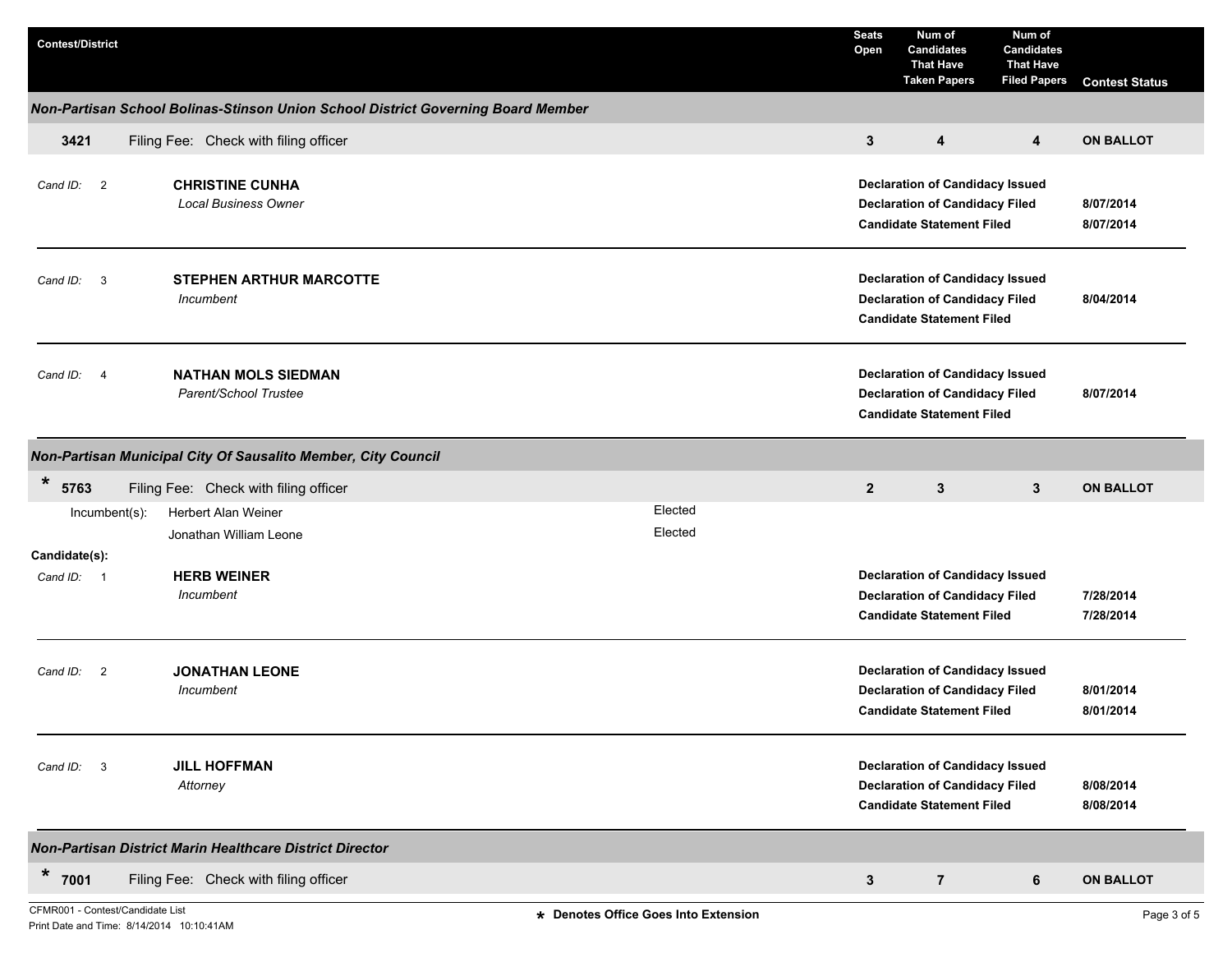| <b>Contest/District</b>                                                                     |                      | <b>Seats</b><br>Open | Num of<br><b>Candidates</b><br><b>That Have</b><br><b>Taken Papers</b>                                              | Num of<br><b>Candidates</b><br><b>That Have</b><br><b>Filed Papers</b> | <b>Contest Status</b>  |
|---------------------------------------------------------------------------------------------|----------------------|----------------------|---------------------------------------------------------------------------------------------------------------------|------------------------------------------------------------------------|------------------------|
| Non-Partisan District Marin Healthcare District Director                                    |                      |                      |                                                                                                                     |                                                                        |                        |
| $\star$<br>7001<br>Filing Fee: Check with filing officer                                    |                      | 3                    | $\overline{7}$                                                                                                      | 6                                                                      | <b>ON BALLOT</b>       |
| Jennifer Rienks<br>Incumbent(s):                                                            | Elected              |                      |                                                                                                                     |                                                                        |                        |
| James Alexander Clever                                                                      | Elected              |                      |                                                                                                                     |                                                                        |                        |
| Larry A Bedard                                                                              | Elected              |                      |                                                                                                                     |                                                                        |                        |
| Candidate(s):<br><b>JENNIFER L. HERSHON</b><br>Cand ID: 1<br>Nurse Administrator            |                      |                      | <b>Declaration of Candidacy Issued</b><br><b>Declaration of Candidacy Filed</b><br><b>Candidate Statement Filed</b> |                                                                        | 8/06/2014<br>8/06/2014 |
| <b>MICHAEL W. WHIPPLE</b><br>Cand ID: 3<br><b>Certified Public Accountant</b>               |                      |                      | <b>Declaration of Candidacy Issued</b><br><b>Declaration of Candidacy Filed</b><br><b>Candidate Statement Filed</b> |                                                                        | 8/04/2014<br>8/04/2014 |
| <b>JENNIFER RIENKS</b><br>$\overline{4}$<br>Cand ID:<br><b>Healthcare District Director</b> |                      |                      | <b>Declaration of Candidacy Issued</b><br><b>Declaration of Candidacy Filed</b><br><b>Candidate Statement Filed</b> |                                                                        | 8/06/2014<br>8/06/2014 |
| <b>LARRY A. BEDARD</b><br>$-5$<br>Cand ID:<br><b>Emergency Physician</b>                    |                      |                      | <b>Declaration of Candidacy Issued</b><br><b>Declaration of Candidacy Filed</b><br><b>Candidate Statement Filed</b> |                                                                        | 8/06/2014<br>8/06/2014 |
| <b>JOSEPH "JOE" SALAMA</b><br>Cand ID: 6<br>Mediator/Attorney                               |                      |                      | <b>Declaration of Candidacy Issued</b><br><b>Declaration of Candidacy Filed</b><br><b>Candidate Statement Filed</b> |                                                                        | 8/07/2014<br>8/07/2014 |
| Cand ID: 7<br><b>EVELYN M. FOSTER</b><br><b>Retired Business Owner</b>                      |                      |                      | <b>Declaration of Candidacy Issued</b><br><b>Declaration of Candidacy Filed</b><br><b>Candidate Statement Filed</b> |                                                                        | 8/13/2014<br>8/13/2014 |
| Non-Partisan District Marin Municipal Water District Director Division 3                    |                      |                      |                                                                                                                     |                                                                        |                        |
| *<br>8603<br>Filing Fee: Check with filing officer                                          |                      | $\mathbf{1}$         | 3                                                                                                                   | $\mathbf{2}$                                                           | <b>ON BALLOT</b>       |
| Liza J W Crosse<br>$Incumbent(s)$ :                                                         | Appointed to Vacancy |                      |                                                                                                                     |                                                                        |                        |